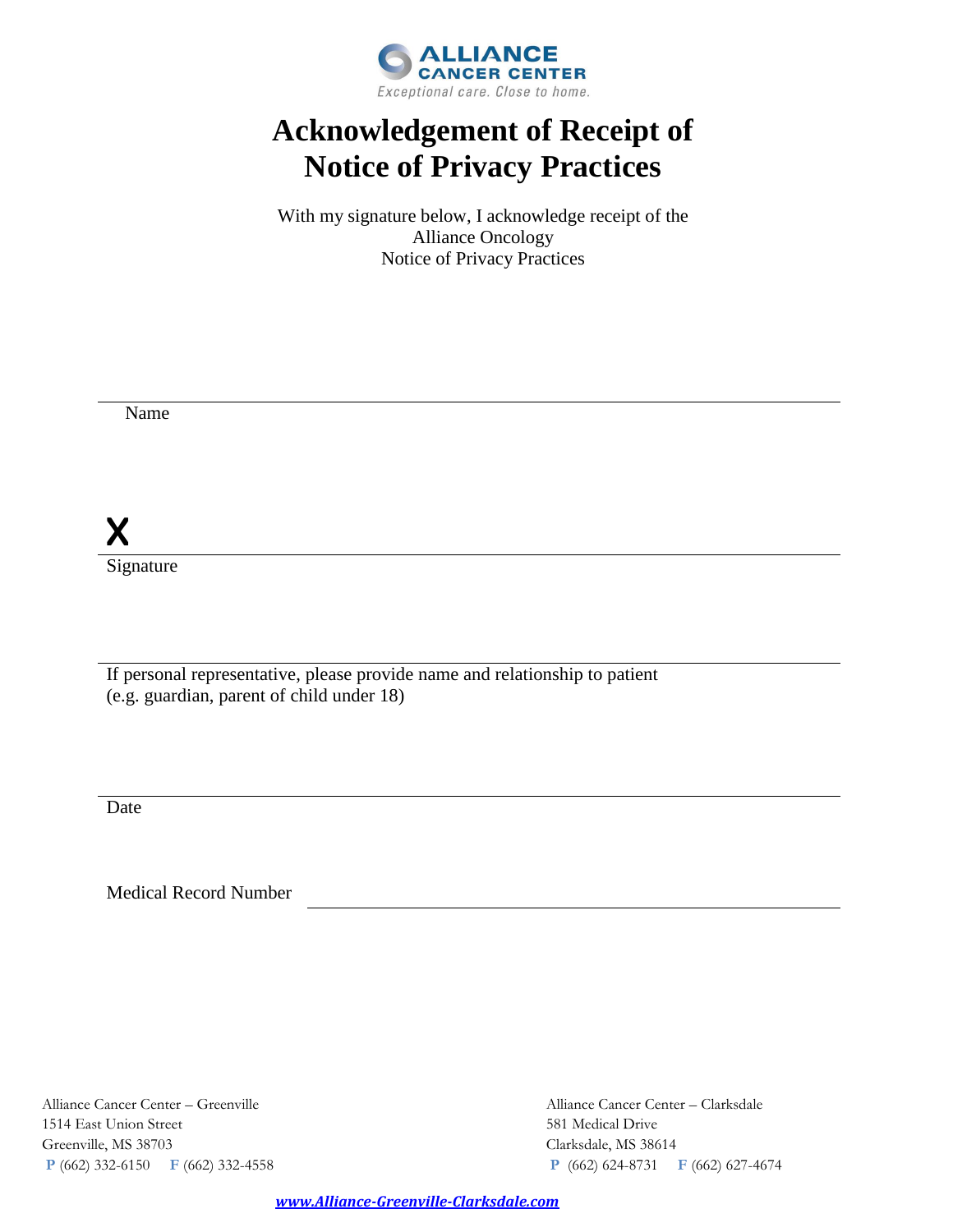

| Patient Name: |  |
|---------------|--|
| $MR#$ :       |  |
| DOB:          |  |

#### **Authorization to Release/Receive information**

Your health information is protected by the "Health Insurance Portability and Accountability Act" (HIPAA) and as a result, we cannot discuss any personal information with family or friends unless you give us permission.

Please list the names of persons we are allowed to speak with and what relation they are to you. Please let them know, they must be able to verify you name, social security number, and birthday *before* any information may be released.

| 1. | <b>Relation:</b><br><u> 1989 - Johann Barn, mars ann an t-Amhain Aonaich an t-Aonaich an t-Aonaich ann an t-Aonaich ann an t-Aonaich</u> | Phone#__                                                                                                                                                                                                                                              |
|----|------------------------------------------------------------------------------------------------------------------------------------------|-------------------------------------------------------------------------------------------------------------------------------------------------------------------------------------------------------------------------------------------------------|
| 2. | <b>Relation:</b>                                                                                                                         | <b>Phone#</b><br><u>and the state of the state of the state of the state of the state of the state of the state of the state of the state of the state of the state of the state of the state of the state of the state of the state of the state</u> |
| 3. | <b>Relation:</b><br><u> 1980 - Andrea Andrew Maria (h. 1980).</u>                                                                        | <b>Phone#</b>                                                                                                                                                                                                                                         |
| 4. | <b>Relation:</b>                                                                                                                         | <b>Phone#</b><br><u> 1989 - Jan Store Barnett, s</u>                                                                                                                                                                                                  |
| 5. | <b>Relation:</b><br><u> 1989 - Johann Stoff, amerikansk politiker (</u> † 1908)                                                          | <b>Phone#</b><br><u> 1980 - Johann Barbara, martxa a</u><br>and the control of the control of                                                                                                                                                         |

If you have any questions, please see the "Notice of Privacy Practices" form or ask the office staff.

**Thank you.**

**Patient's Name** 

**Patient's Signature** X**\_\_\_\_\_\_\_\_\_\_\_\_\_\_\_\_\_\_\_\_\_\_\_\_\_\_\_ Date \_\_\_\_\_\_\_\_\_\_\_\_\_\_\_\_\_**

1514 East Union Street 581 Medical Drive Greenville, MS 38703 Clarksdale, MS 38614

Alliance Cancer Center – Greenville Alliance Cancer Center – Clarksdale **P** (662) 332-6150 **F** (662) 332-4558 **P** (662) 624-8731 **F** (662) 627-4674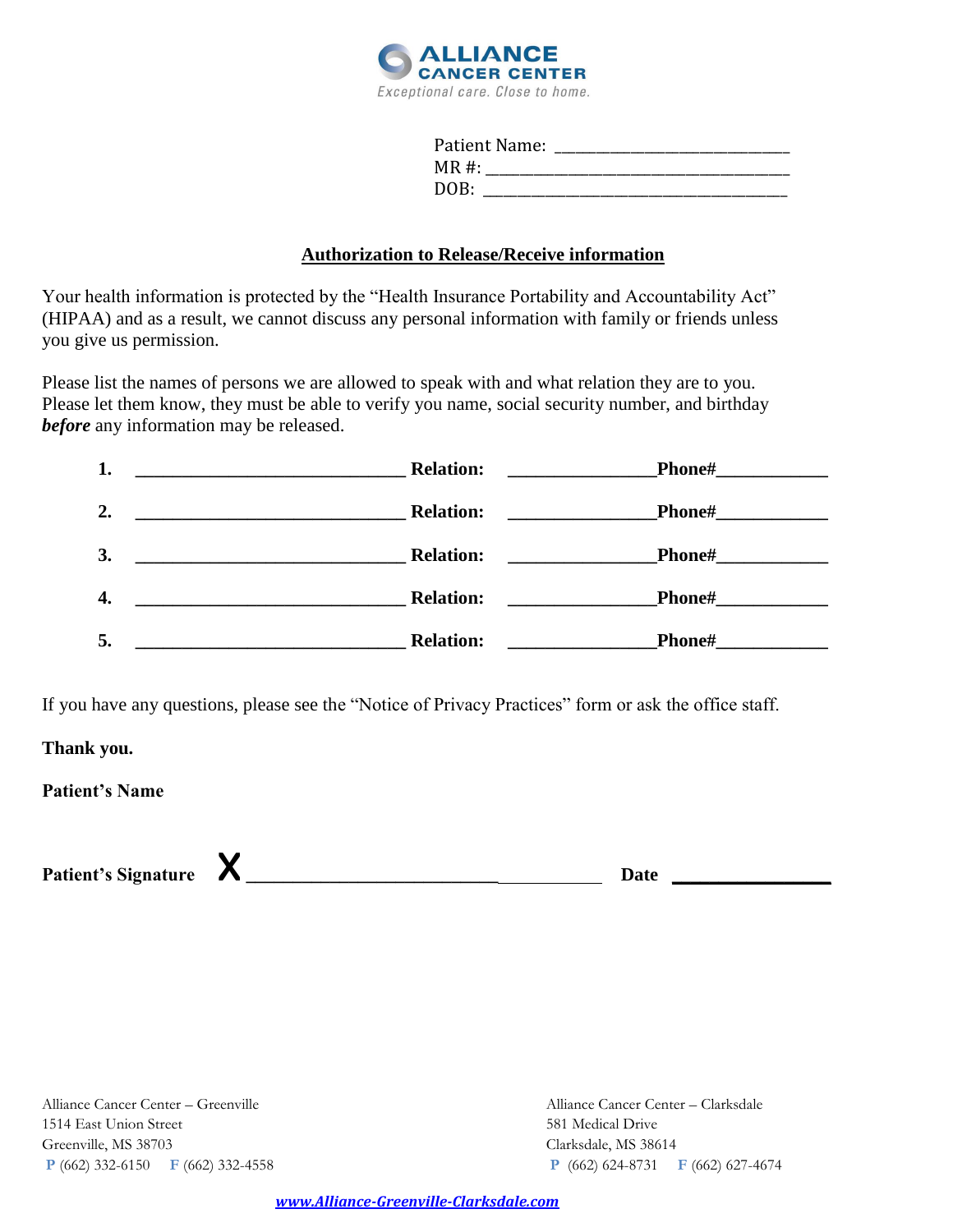

| Patient Name: |  |
|---------------|--|
| $MR#$ :       |  |
| DOB:          |  |

### **AUTHORIZATION TO RELEASE INFORMATION AND ASSIGNMENT OF BENEFITS**

(A copy shall be valid as the original)

Please read the following information as it applies to you. During the course of radiation therapy treatments, you will receive a statement from Alliance Oncology for the services performed. We will file all insurance claims in our office and the insurance companies will send payments directly to us for our services provided to you. We will also file any secondary insurance if you have other coverage.

Some services may not be covered by your insurance for which you will be responsible; also, services are only covered as long as you are eligible according to your insurance plan.

We will accept the Medicare allowed amount for services, however; **Medicare pays 80%** of eligible charges, and **the patient is responsible for the remaining 20%,** unless you have a secondary insurance, which we will be glad to file for you. All other insurance's pay according to the plan you have during your eligible dates, **which may leave a balance for which you may be responsible.** If you have any questions regarding you plan, please call your insurance company. We want to help you understand our billing procedures and will be happy to assist you in any way we can. If you have any questions regarding your account with us, **please call our billing office at 1-877-451-4959.**

It is extremely important that you keep us informed of any changes in your insurance coverage as soon as possible.

#### **MEDICARE**

I authorize Alliance Oncology to release any information needed to the Social Security Administration or its intermediaries or carriers for the purpose of filing claims. I request that my insurance payments be made directly to Alliance Oncology for the services provided and I acknowledge that I am financially responsible for any unpaid balance.

#### **MEDICAID**

I authorize Alliance Oncology to release any information needed to the Medicaid intermediary or carrier for the purpose of filing claims. I request that payment of benefits be made directly to Alliance Oncology. I acknowledge that I am financially responsible for any services provided on date for which I am not Medicaid eligible as well as any spend down amounts.

#### **INSURANCE CARRIER**

I authorize Alliance Oncology to release any information needed to my insurance carrier for the purpose of filing claims. I authorize the insurance payments be made directly to Alliance Oncology for the services provided and I acknowledge that I am financially responsible for any unpaid balance.

# X

Signature of patient or Authorized Representative Relation to patient Relation to patient

Physicians Representative Date Signed Date Signed

**Alliance Oncology does not deny benefits or services because of race, color, national origin, age, sex, disability, religious or political beliefs.** 

Alliance Cancer Center – Greenville Alliance Cancer Center – Clarksdale 1514 East Union Street 581 Medical Drive Greenville, MS 38703 Clarksdale, MS 38614

**P** (662) 332-6150 **F** (662) 332-4558 **P** (662) 624-8731 **F** (662) 627-4674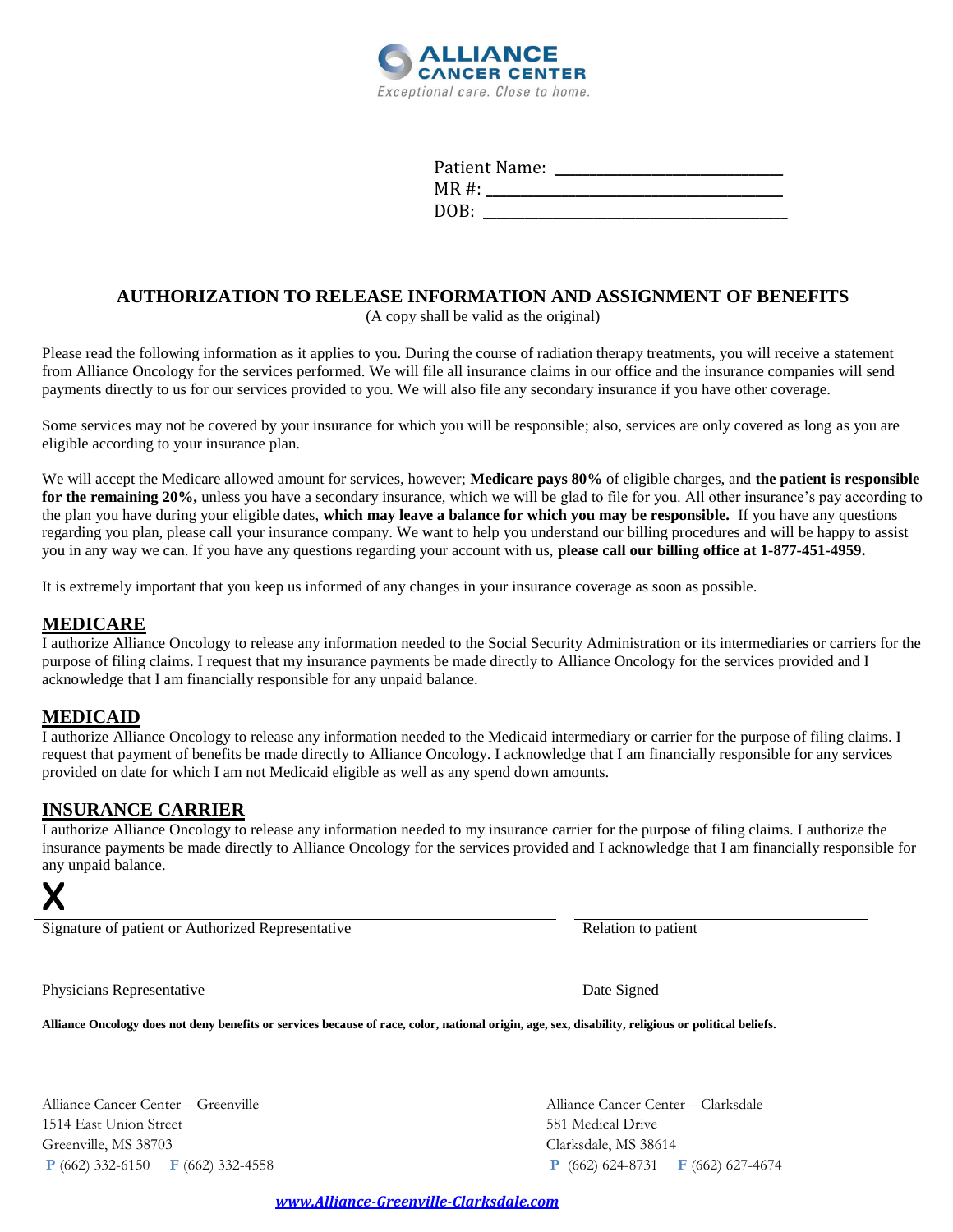

| Patient's Name:                                              | Date of Birth:                                                                                                                          |
|--------------------------------------------------------------|-----------------------------------------------------------------------------------------------------------------------------------------|
| Address:                                                     |                                                                                                                                         |
| Name of Physician, Facility or person                        |                                                                                                                                         |
|                                                              |                                                                                                                                         |
| Located at <u>City</u>                                       |                                                                                                                                         |
|                                                              | State<br>Zip                                                                                                                            |
|                                                              | To release protected health information, contained in the medical record of the above-named patient to the following facility (circle): |
| <b>Alliance Cancer Center - Greenville</b>                   | Alliance Cancer Center - Clarksdale                                                                                                     |
| <b>1514 East Union Street</b>                                | <b>581 Medical Drive</b>                                                                                                                |
| Greenville, MS 38703                                         | Clarksdale, MS 38614                                                                                                                    |
| P (662) 332-6150 F (662) 332-4558                            | $P(662) 624-8731 F(662) 627-4674$                                                                                                       |
| Information to be released:                                  |                                                                                                                                         |
| Dates of Treatment to be Released: ________ to _____________ | ⊠<br><b>Laboratory Result</b><br>$\boxtimes$ Imaging (Reports Only)                                                                     |
| ⊠<br>Specify Clinician(s)                                    | ⊠<br>Pathology<br>Complete Record<br>$\bowtie$                                                                                          |
| ⊠                                                            |                                                                                                                                         |
| <b>Purpose of Release:</b>                                   |                                                                                                                                         |

I understand that once this health information is disclosed, the releasing facility cannot guarantee that the recipient will not redisclose my health information to a third party. Such third party may not be required to abide by this Authorization or applicable federal and state laws governing the use and disclosure of my health information.

I understand that I may refuse to sign or revoke this Authorization in writing at any time and for any reason and that such refusal or revocation will not affect the commencement, continuation or quality of my treatment. I understand that this authorization will expire 90 days from the date of said authorization unless I provide a written notice of revocation to the releasing facility noted above

X Signature of Patient or Authorized Representative Date Date of Patient or Authorized Representative

Printed Name of Patient or Legal Representative Relationship to patient or authority to act for

Alliance Cancer Center – Greenville Alliance Cancer Center – Clarksdale 1514 East Union Street 581 Medical Drive Greenville, MS 38703 Clarksdale, MS 38614 **P** (662) 332-6150 **F** (662) 332-4558 **P** (662) 624-8731 **F** (662) 627-4674

patient

 *www.Alliance-Greenville-Clarksdale.com*